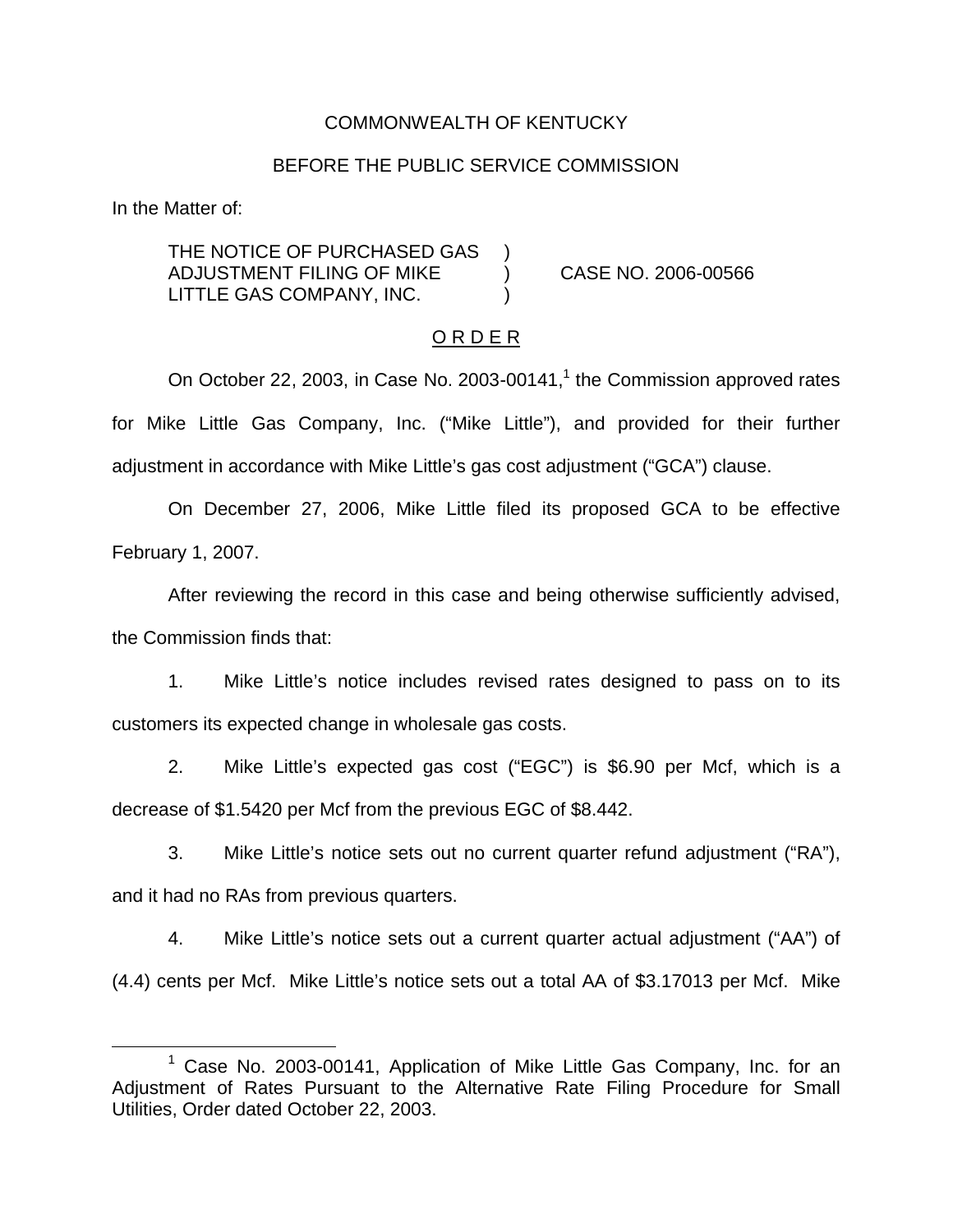Little carried forward two incorrect prior quarter AAs. Correcting for this produces a total AA of (\$1.8713) per Mcf, which is a decrease of 35.02 cents per Mcf from the previous total AA.

5. Mike Little's GCA is \$5.0287 per Mcf, which is \$1.8922 per Mcf less than the previous rate of \$6.9209.

6. The rates in the Appendix to this Order are fair, just, and reasonable, and should be approved for billing for service rendered by Mike Little on and after February 1, 2007.

IT IS THEREFORE ORDERED that:

1. Mike Little's proposed rates are denied.

2. The rates in the Appendix, attached hereto and incorporated herein, are approved for billing for service rendered on and after February 1, 2007.

3. Within 20 days of the date of this Order, Mike Little shall file with this Commission its revised tariffs setting out the rates authorized herein.

Done at Frankfort, Kentucky, this 23<sup>rd</sup> day of January, 2007.

By the Commission

ATTEST:

**Executive Director**